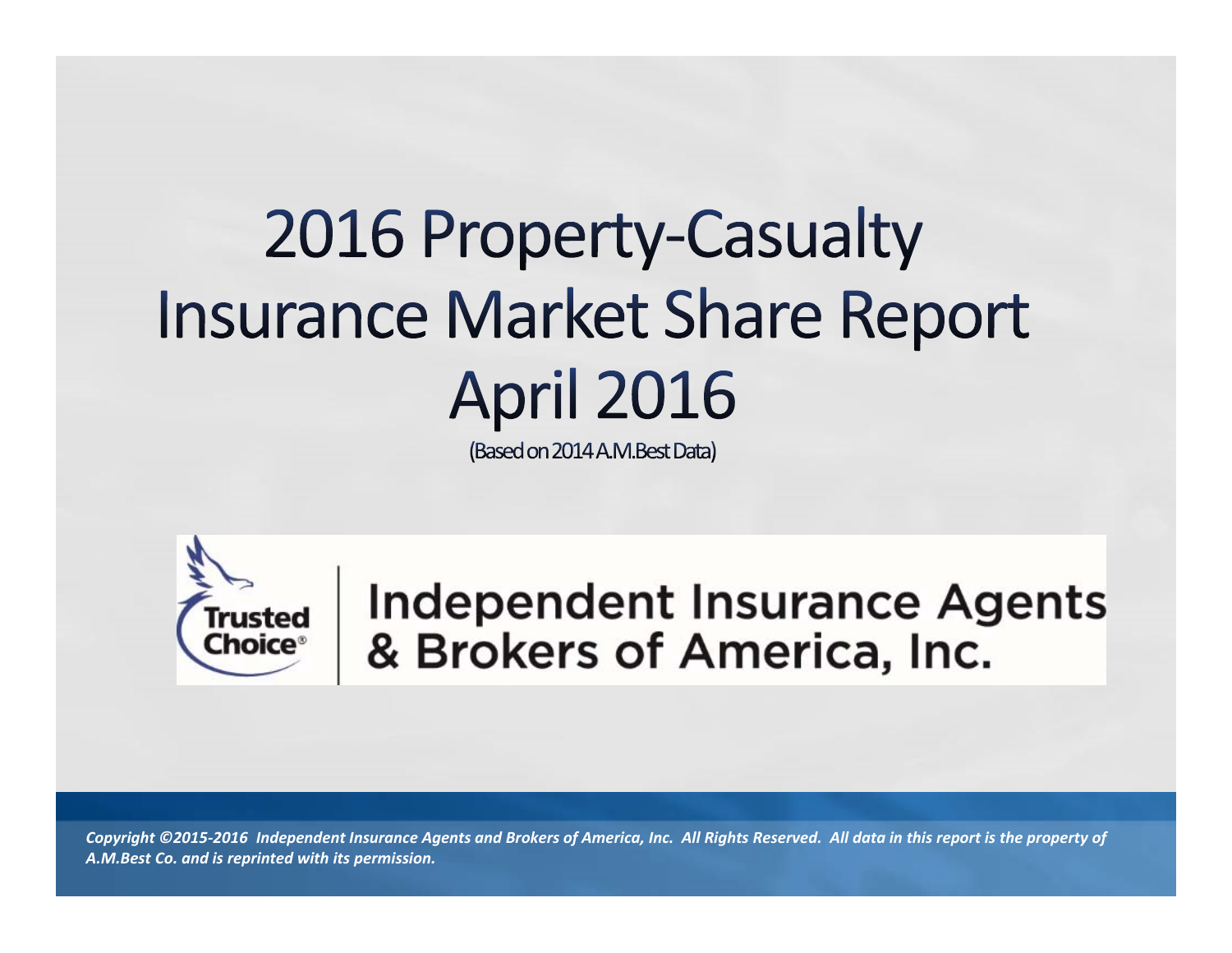## Introduction

- This document represents the 20th year the Independent Insurance Agents & Brokers of America  $\bullet$ (IIABA or the Big "I") has reviewed the property‐casualty insurance market using premium data provided by A.M. Best Company.
- $\bullet$ For the fourth year in <sup>a</sup> row, all property‐casualty insurance premium lines grew. Combined, the market grew by \$23 billion in 2014 over its 2013 levels.
- $\bullet$ After four years of strong growth, both personal and commercial lines have exceeded prerecession volumes and, combined, are now generating \$555 billion in annual premiums.
- The commercial lines market grew by nearly \$10 billion in total premiums written, the  $\bullet$ primary metric used in this report. This sector has grown by nearly \$45 billion since the market rebound began in 2011. Considering that IAs write nearly \$8 of every \$10 in premiums in this sector or \$225 billion, 2014 was another excellent year for the independent agency model in this market.
- $\bullet$ The direct channel saw <sup>a</sup> 6% growth rate in 2014, slowing their double digit growth in recent years.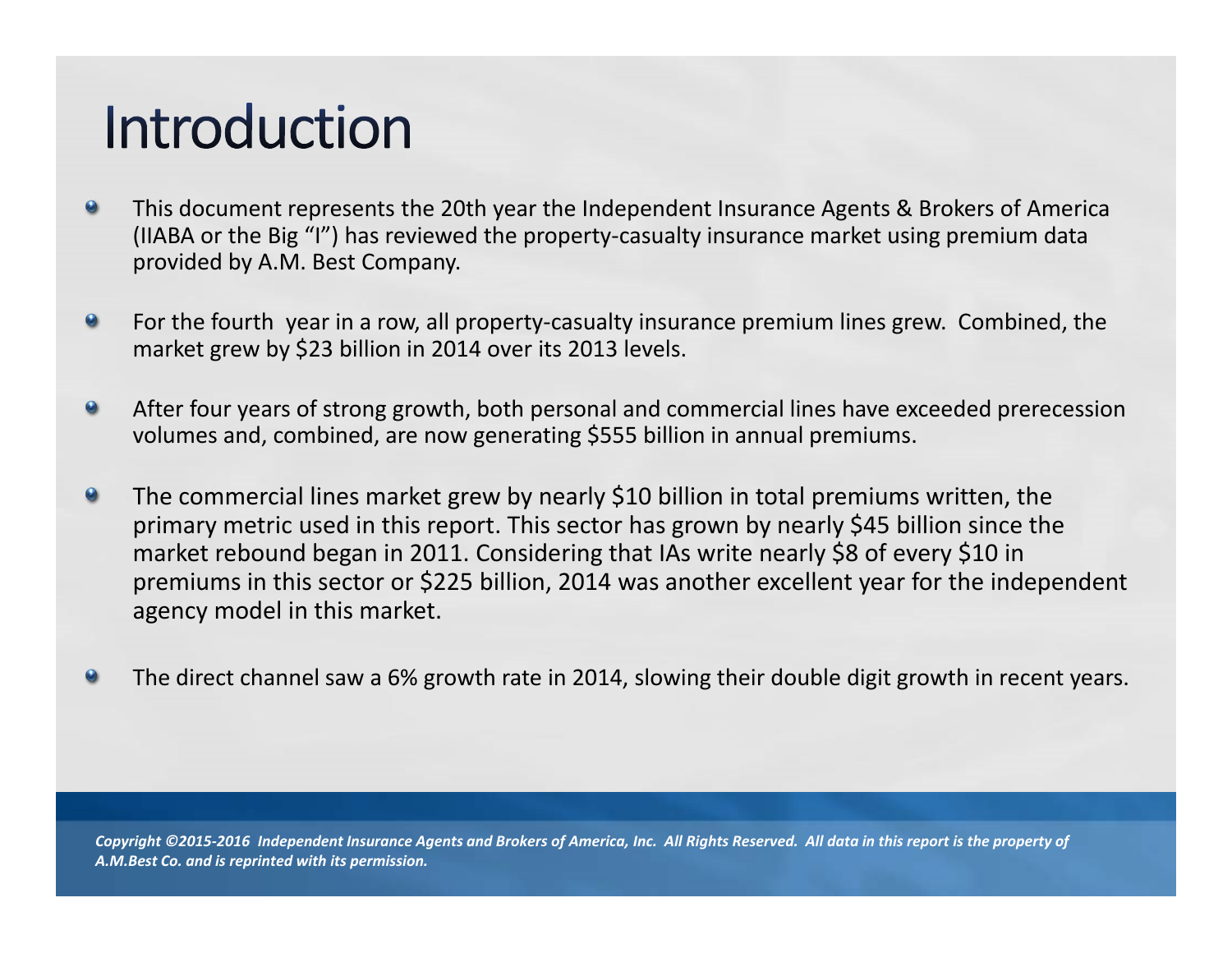## Introduction...continued

- IAs still control <sup>a</sup> majority of the entire property casualty market, writing just over 58% of all  $\bullet$ premiums.
- $\bullet$ IAs continue to write 35% of all personal lines premiums
- $\bullet$ IAs retain their strong hold on the commercial insurance sales, writing over 80% of the market which has grown by more than \$45 billion over the last four years
- The national carriers lost NO market share and gained good percentages in all lines for 2014  $\bullet$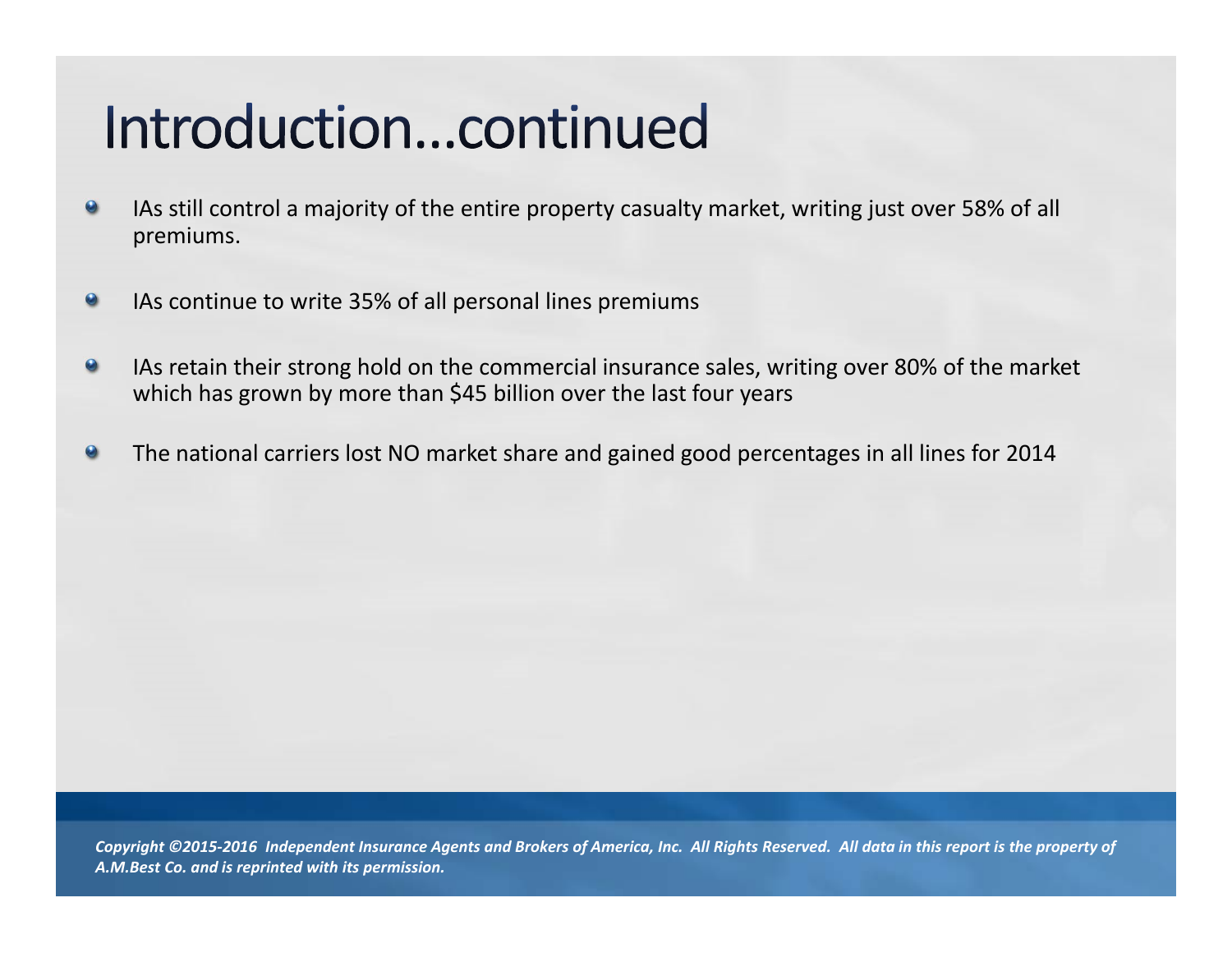# P-C Premium and Share Overview

#### 2014 P‐C Overall Premium

|                  | <b>Direct Written</b><br>Premium/<br><b>Billions</b> | %Share    | % Premium<br>Growth 2013 to<br>2014 |
|------------------|------------------------------------------------------|-----------|-------------------------------------|
|                  |                                                      |           |                                     |
| <b>National</b>  | 162.4B                                               | 29.25%    | 17.60%                              |
| Regional         | 159.4B                                               | 28.7%     | $-3.16%$                            |
| <b>Exclusive</b> | 187.5B                                               | 33.8%     | 0.05%                               |
| <b>Direct</b>    | 45.9B                                                | 8.3%      | 8.77%                               |
| <b>Total</b>     | 555.2B                                               | 100%      | 4.3%                                |
|                  |                                                      | 33.80%    |                                     |
| 29.25%           | 28.70%                                               |           |                                     |
| 162.4B           | 159.4B                                               | 187.5B    |                                     |
| National         | Regional                                             | Exclusive |                                     |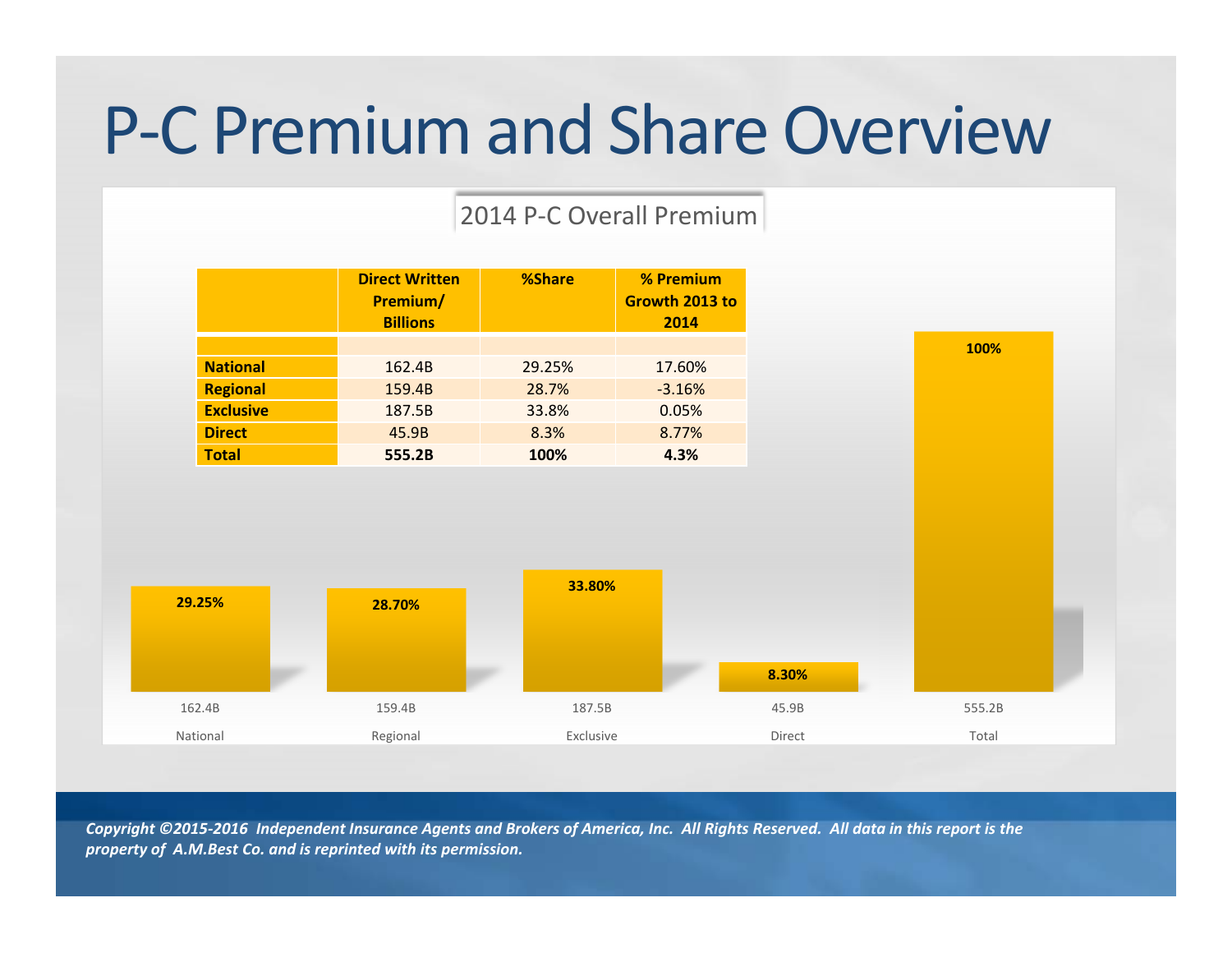#### **Commercial Premiums**

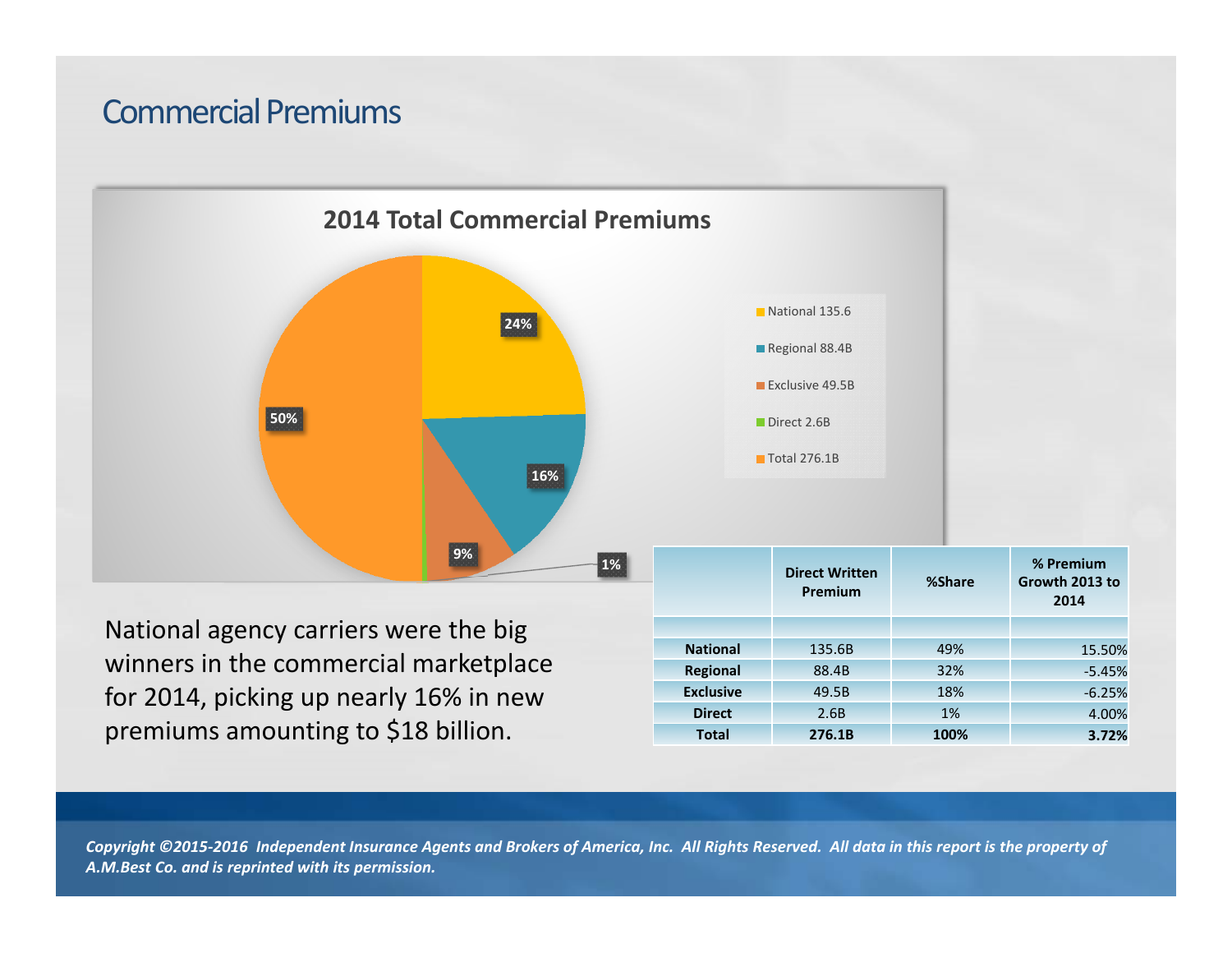#### **Personal Lines**

|                  | <b>Direct Written</b><br><b>Premium/Billions</b> | %Share | % Premium Growth<br>2013 to 2014 |  |  |
|------------------|--------------------------------------------------|--------|----------------------------------|--|--|
|                  |                                                  |        |                                  |  |  |
| <b>National</b>  | 26.7B                                            | 9.60%  | 28.99%                           |  |  |
| <b>Regional</b>  | 71.0B                                            | 25.50% | $-0.28%$                         |  |  |
| <b>Exclusive</b> | 138.B                                            | 49.50% | 2.53%                            |  |  |
| <b>Direct</b>    | 43.3B                                            | 15.50% | 9.07%                            |  |  |
| <b>Total</b>     | \$279.1B                                         | 100%   | 4.89%                            |  |  |

Again, the national agency carriers were the big winners in personal lines growth adding \$6.7 billion to their bottom lines. And, as seen in the commercial space, the direct response companies saw growth, as well. The captive carriers still maintained their hold on about ½ of the market.

**2014 Total Personal Premiums**

![](_page_5_Figure_4.jpeg)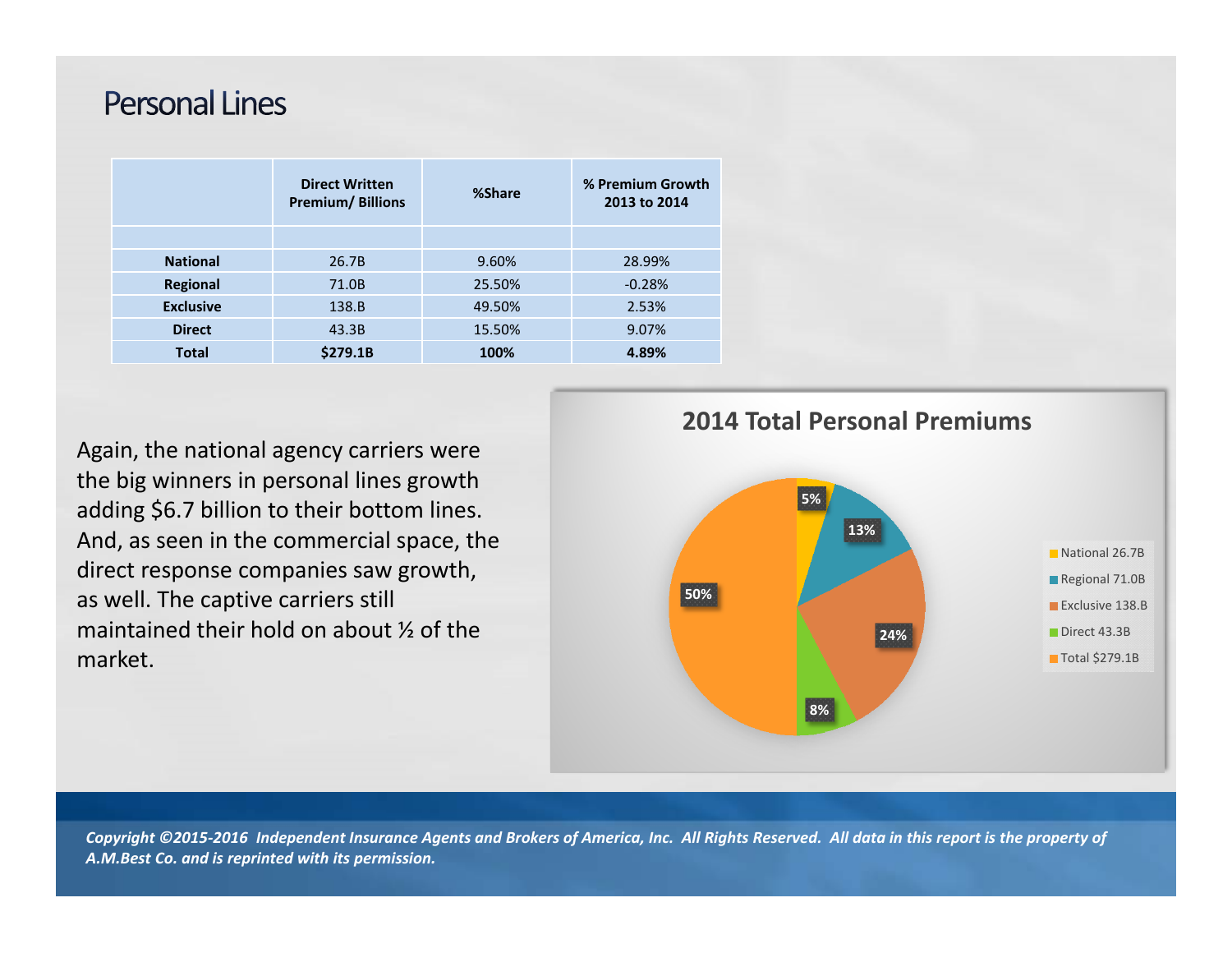# **Private Passenger Auto**

- National IA carriers private passenger auto premiums increased by <sup>a</sup> little over 37% or nearly \$4 billion and increased their share of the market to 7% up from 5.4% in 2013
- Regional IAs lost <sup>a</sup> little ground in the auto market in 2014, dropping their share by nearly 2% and losing about \$2 billion in premium
- Captive carriers hold onto their 49% of the market, as they saw <sup>a</sup> \$2 billion dollar increase
- **The direct companies also saw an increase of over 9%, adding \$4 billion for 2014**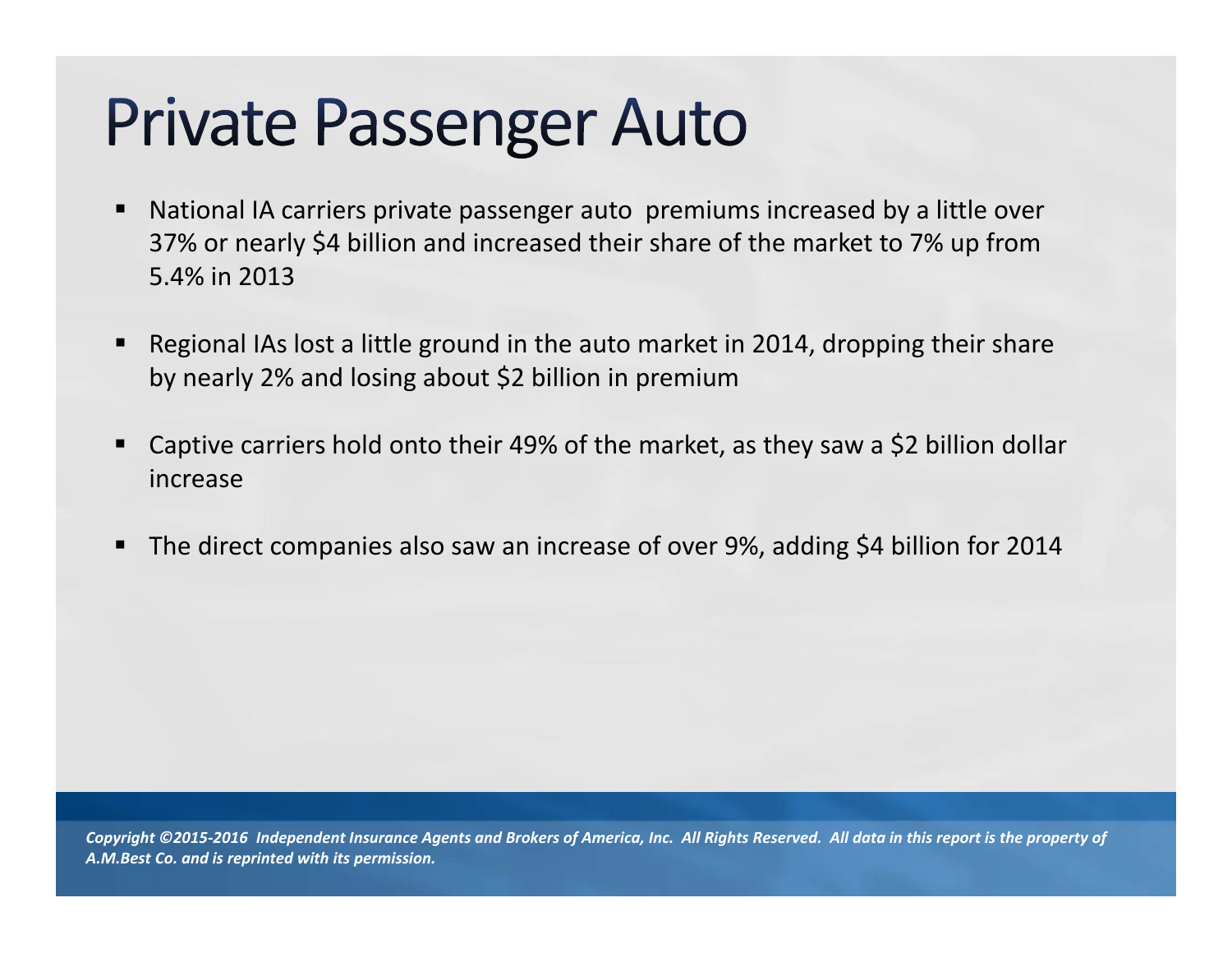# **Private Passenger Auto**

![](_page_7_Figure_1.jpeg)

Copyright ©2015-2016 Independent Insurance Agents and Brokers of America, Inc. All Rights Reserved. All data in this report is the property of *A.M.Best Co. and is reprinted with its permission.*

**Exclusive**

**Direct**

**% PremiumGrowth 2013 to2014**

36.73%

2.55%

9.20%

**Regional** 45.0B 24% **-4.26%** 

92.4B 49%

38.0B 20%

**Total 188.9B 100% 4%**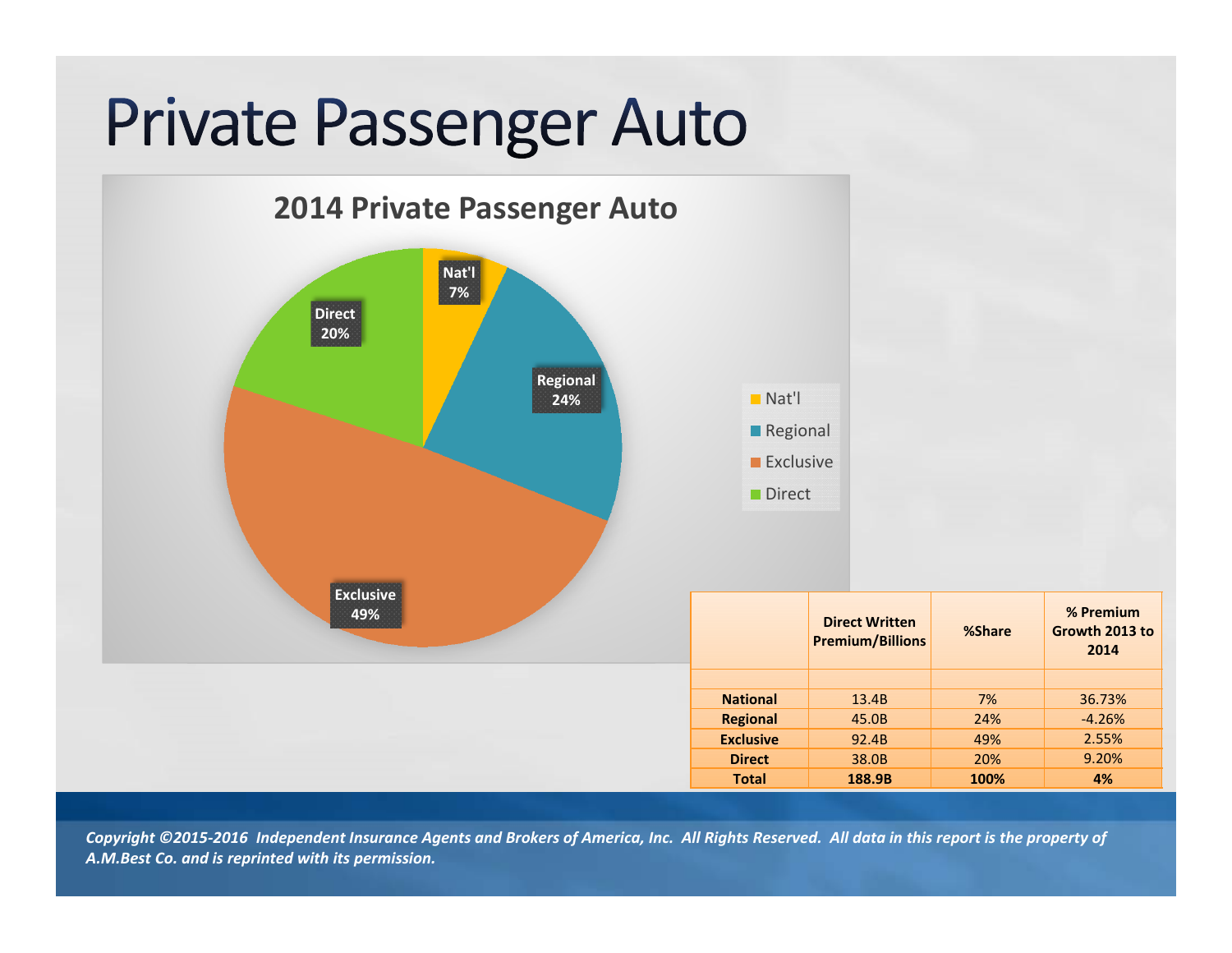### Homeowners

![](_page_8_Figure_1.jpeg)

The homeowners insurance market experienced another year of gains, adding nearly \$6 billion in premium and experiencing <sup>a</sup> nearly <sup>a</sup> 7% growth, likely due to the rebound of the housing market. And again, the national IA carriers saw exceptional growth.

|                  | <b>Direct Written</b><br><b>Premium/Billions</b> | %Share | % Premium Growth 2013<br>to 2014 |  |  |
|------------------|--------------------------------------------------|--------|----------------------------------|--|--|
|                  |                                                  |        |                                  |  |  |
|                  |                                                  |        |                                  |  |  |
| <b>National</b>  | 12.8B                                            | 15%    | 23.08%                           |  |  |
| <b>Regional</b>  | 24.8B                                            | 28.70% | 7.83%                            |  |  |
| <b>Exclusive</b> | 43.3                                             | 50.10% | 1.88%                            |  |  |
| <b>Direct</b>    | 5.3B                                             | 6.20%  | 8.16%                            |  |  |
| <b>Total</b>     | 86.2B                                            | 100%   | 6.82%                            |  |  |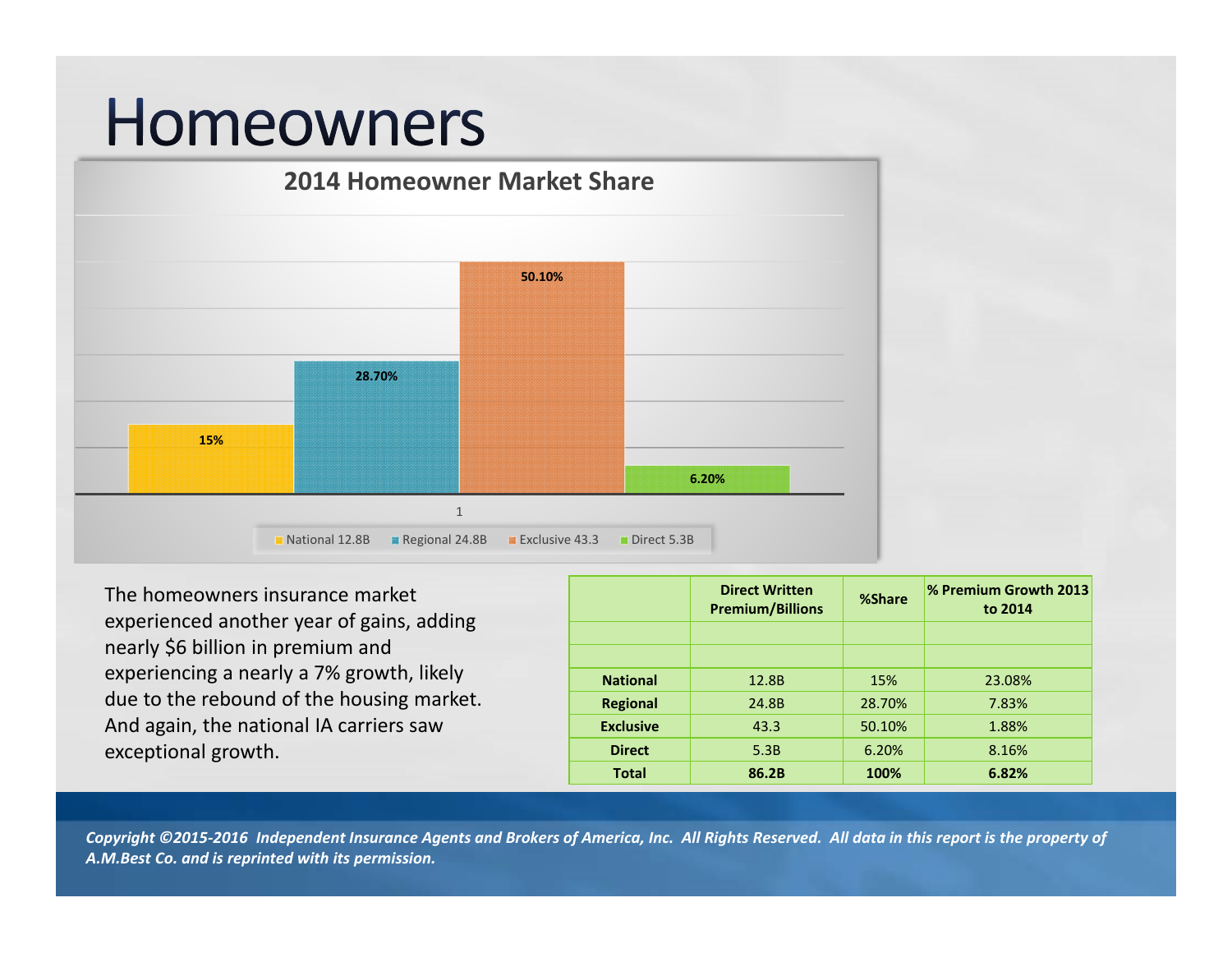# **Homeowners History**

![](_page_9_Figure_1.jpeg)

The growth in the homeowners market has increased the shares held by the national, regional and direct carriers, while reducing the share held by the captive carriers by nearly 3%. As in other lines, the national carriers saw <sup>a</sup> huge surge at 23% growth over 2013.

2008 2009 2010 2011 2012 2013 2014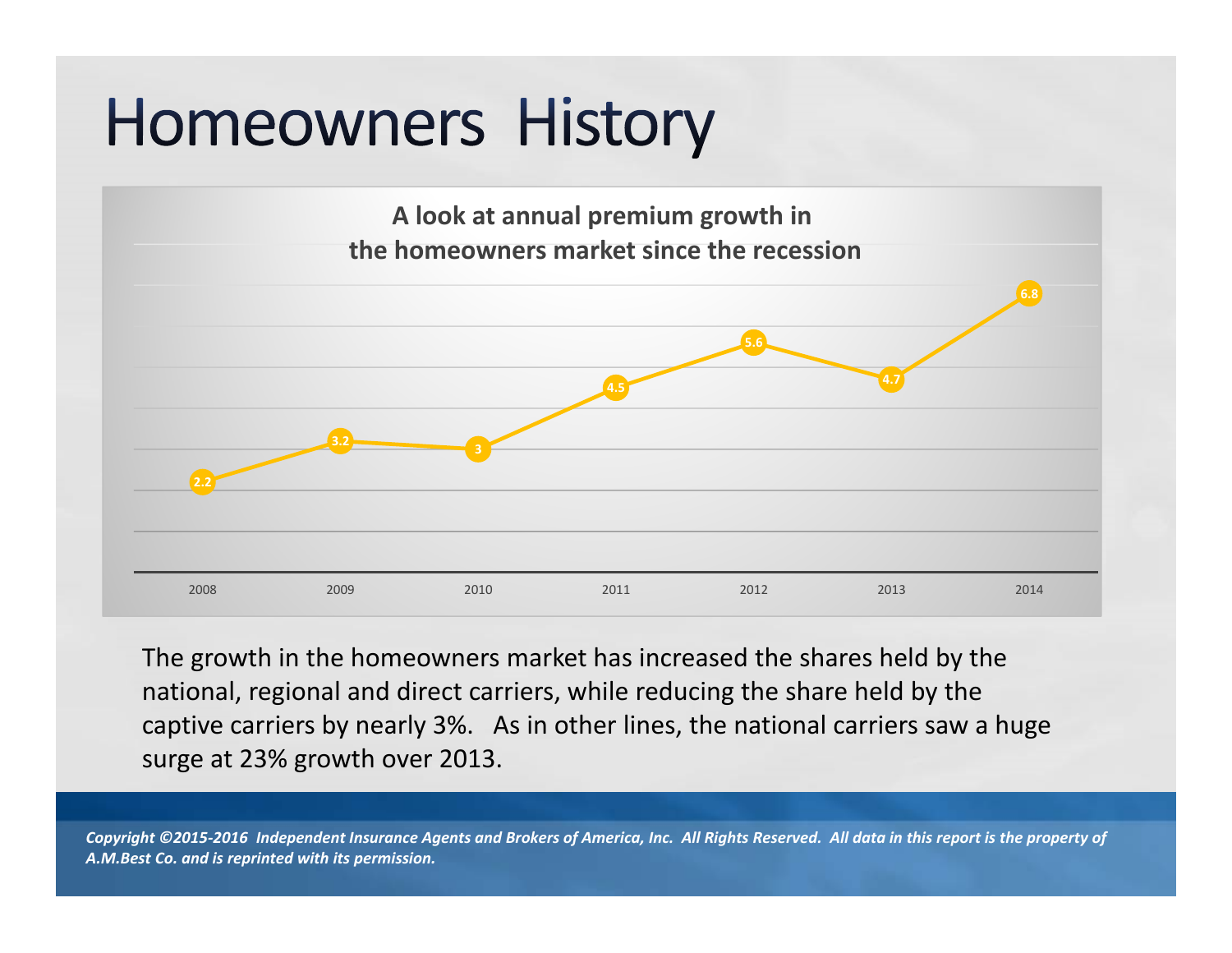### **Historical Personal Lines Market Share**

![](_page_10_Figure_1.jpeg)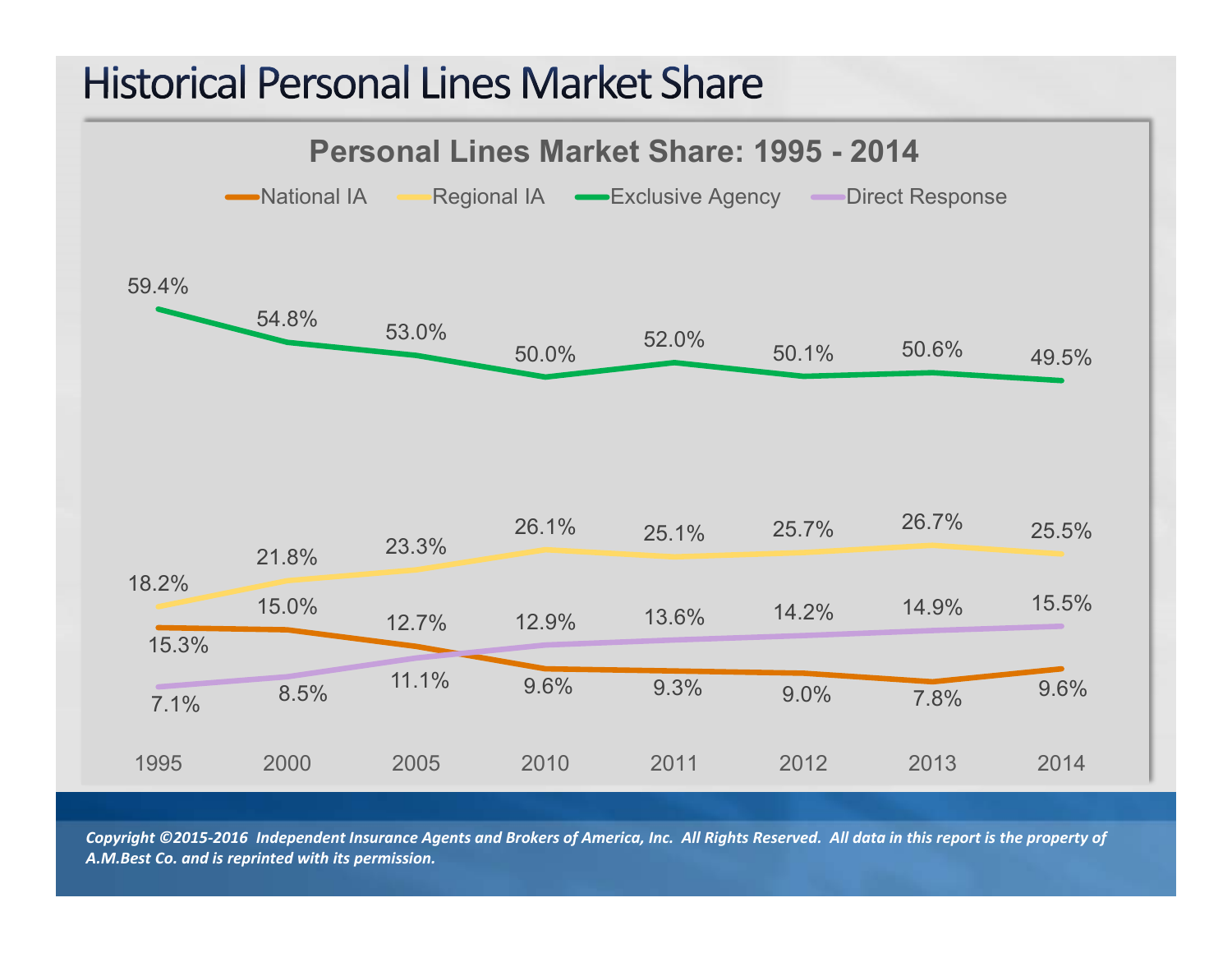#### **Commercial Lines Share 2008-2014**

![](_page_11_Figure_1.jpeg)

The nearly \$10 billion in premium growth in the commercial market remained in the regional and national IAs shares. Their total DWP was almost \$224 billion of the \$276 billion produced in 2014.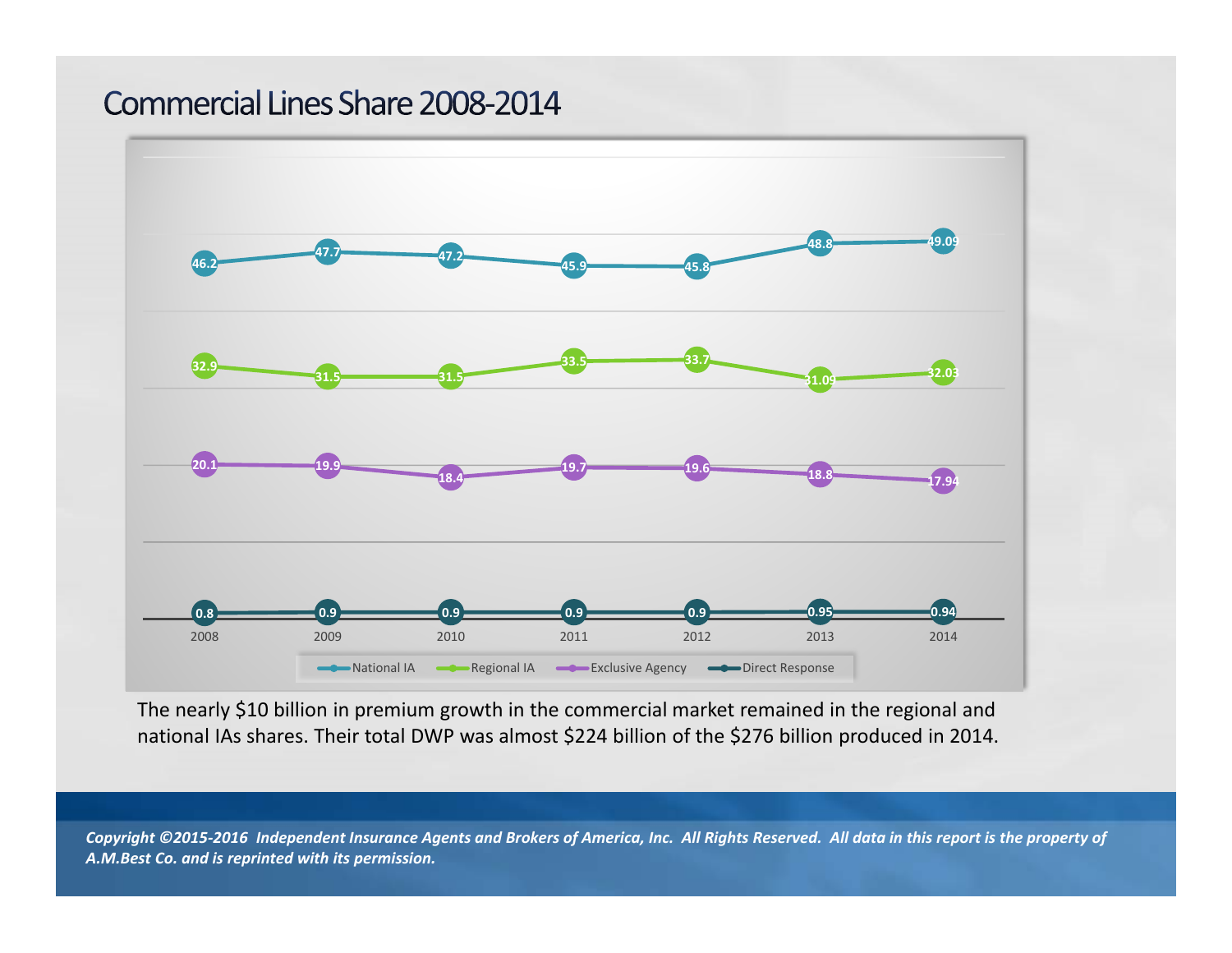### **Workers Compensation**

#### **Worker's Compensation Growth (in Billions)**

![](_page_12_Figure_2.jpeg)

In 2014, the worker's compensation market had another strong year, recording over \$3 billion in growth. At \$54.9 billion, worker's compensation now makes up 19.7% of the overall commercial p-c market. The captive carriers control only 13% of this market, with state and national IAs controlling the remaining 87%.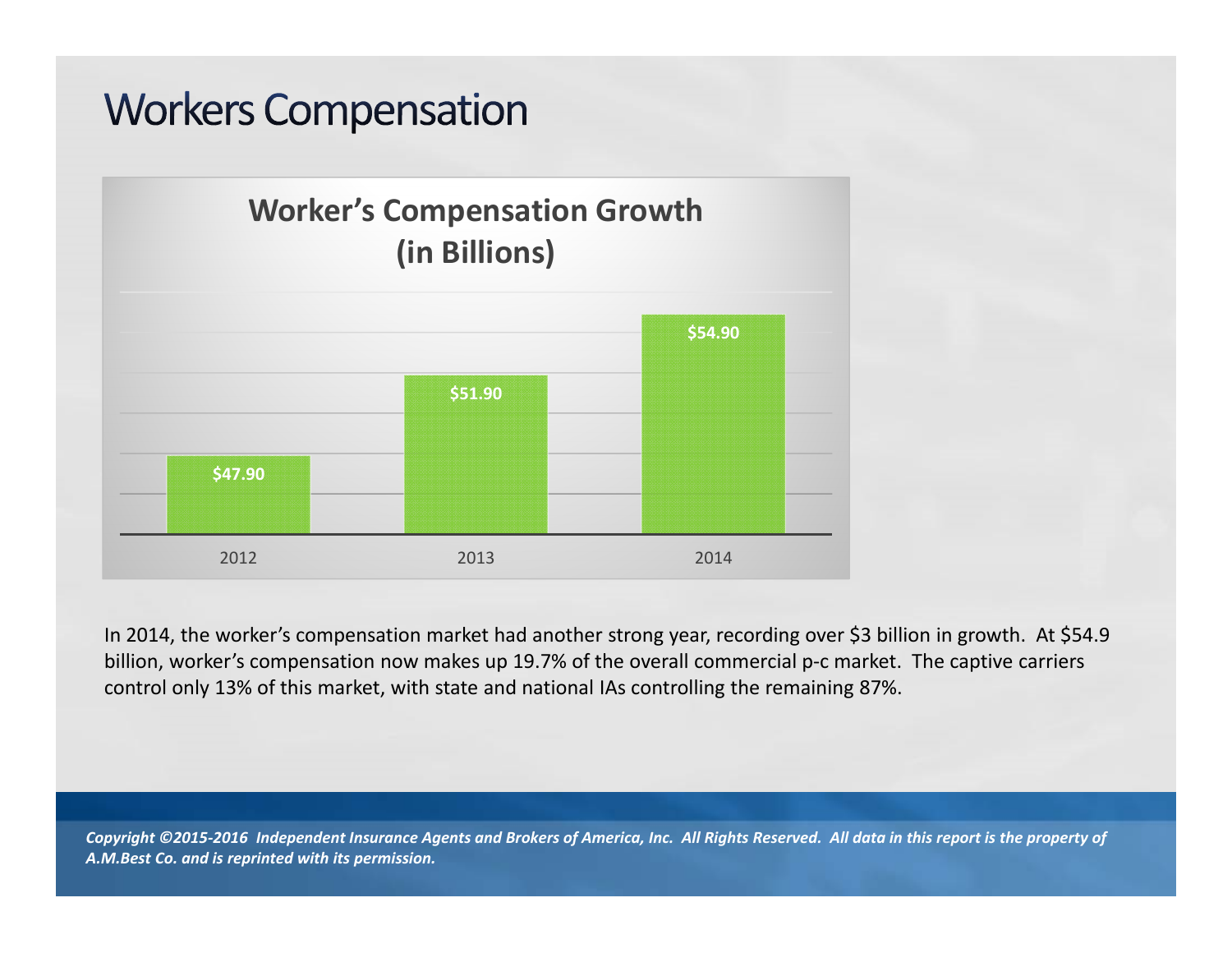### **2014 Commercial Auto**

![](_page_13_Figure_1.jpeg)

|                     | <b>Direct Written</b><br><b>Premium</b> |
|---------------------|-----------------------------------------|
| <b>National IAs</b> | \$12.7 Billion                          |
| <b>Regional IAs</b> | \$12.1 Billion                          |
| Captives            | \$3.9 Billion                           |

The commercial automobile insurance market continued to accelerate, growing \$2.3 billion in 2014, eclipsing the \$1.7 billion it grew in 2013. At nearly \$29 billion, the commercial auto constitutes about 10.5% of the overall commercial market. The majority of this market remains in the IA channel. The direct response channel has insignificant share in this space.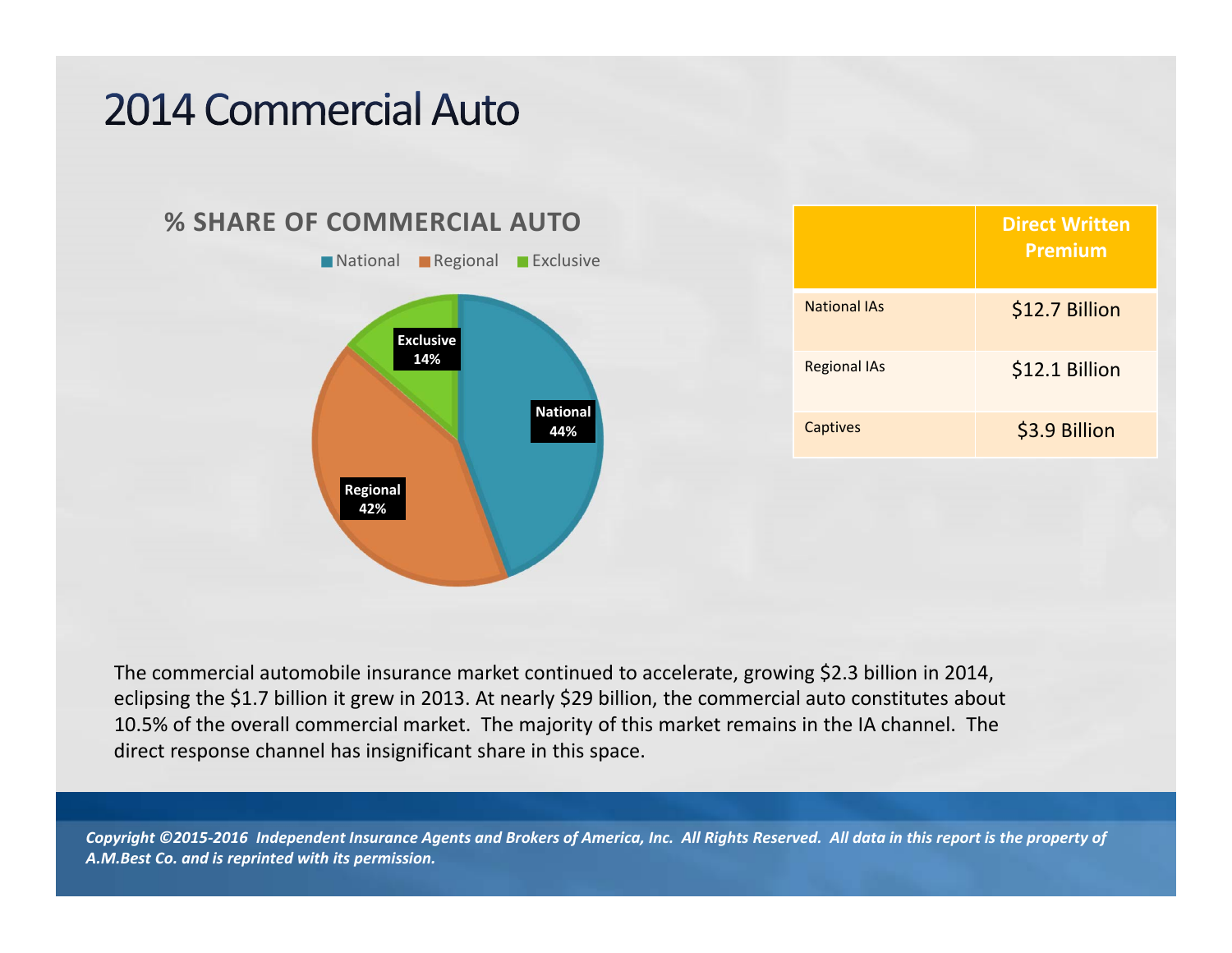### **State Market Share**

|           | <b>Percent Points</b> | Percent                                                                           |  |
|-----------|-----------------------|-----------------------------------------------------------------------------------|--|
| Gained    |                       | <b>Points</b>                                                                     |  |
|           |                       | Lost                                                                              |  |
| <b>CA</b> | 1.34                  | $-0.39$<br><b>OR</b>                                                              |  |
| IN        | 1.34                  | $-0.39$<br><b>NH</b>                                                              |  |
| <b>ND</b> | 1.17                  | $-0.49$<br><b>MA</b>                                                              |  |
| <b>WV</b> | 1.12                  | FL.<br>$-0.50$                                                                    |  |
| <b>TN</b> | 0.96                  | VT<br>$-0.91$                                                                     |  |
| <b>MS</b> | 0.95                  | <b>ME</b><br>$-1.07$                                                              |  |
|           |                       | States with 5 largest Gains and Losses in IA Commercial Market Share 2013 to 2014 |  |
|           | Percent               | Percent                                                                           |  |
|           | <b>Points</b>         | <b>Points</b>                                                                     |  |
|           | Gained                | <b>Lost</b>                                                                       |  |
|           |                       |                                                                                   |  |
| <b>ND</b> | 2.50                  | IN<br>$-0.57$                                                                     |  |
| <b>SD</b> | 2.46                  | $-0.57$<br><b>WV</b>                                                              |  |
| <b>TN</b> | 2.05                  | $-0.66$<br>ID                                                                     |  |
| DC        | 1.95                  | $-0.80$<br><b>FL</b>                                                              |  |
| MT        | 1.69                  | DE<br>$-0.99$                                                                     |  |

Direct response carriers saw no loss of personal lines share in any state for 2014 and posted <sup>a</sup> small gain (<1%). The captives show miniscule gains in only 7 states and lost about .50% overall. In commercial links, the gains posted in in the IA channel pushed the share held to over 75% in 42 states.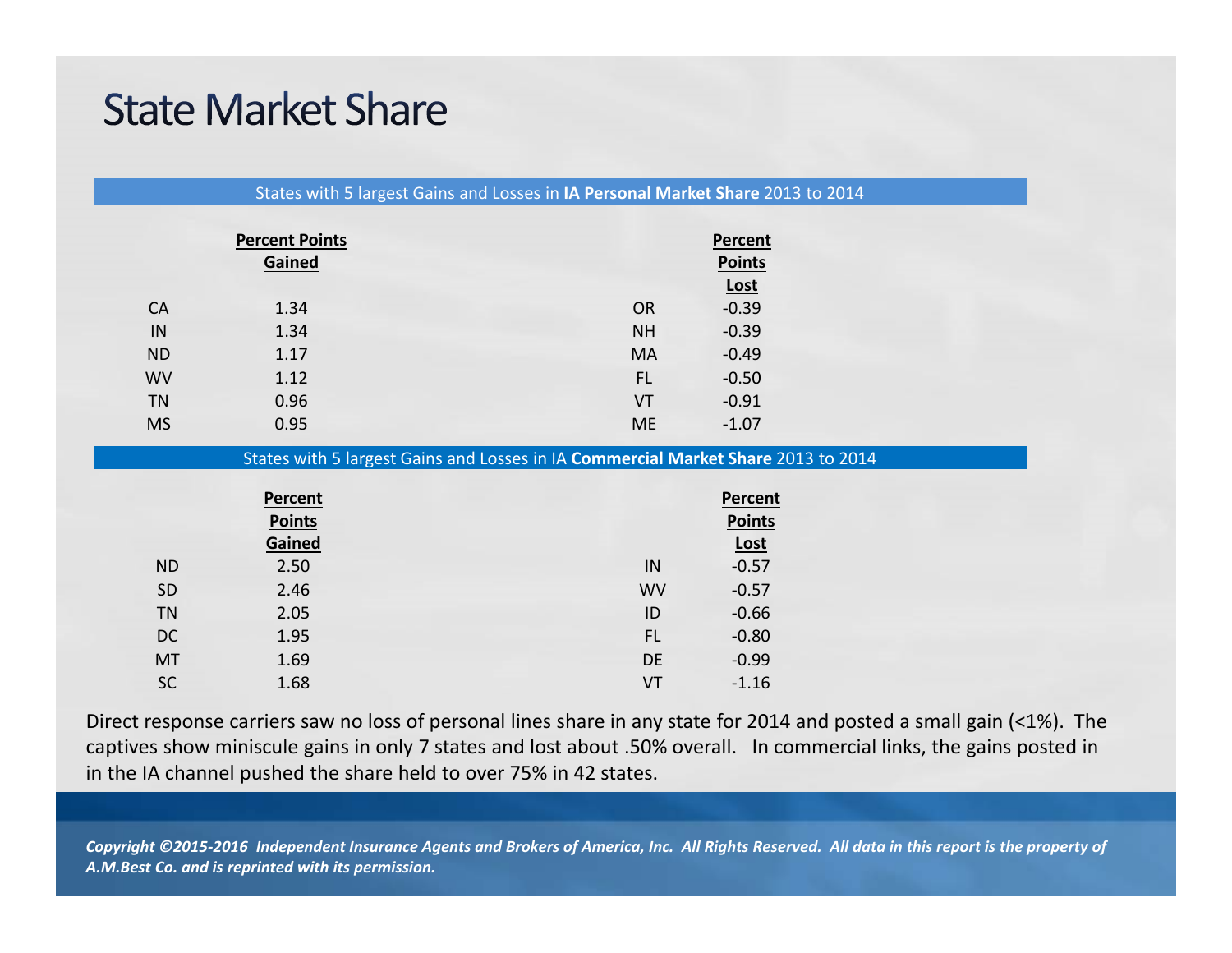### State Share By Range - 2014

| <b>Number of States with IA Share by Range/Year (Personal Lines)</b> |      |      |      |      |      |      |      |      |  |
|----------------------------------------------------------------------|------|------|------|------|------|------|------|------|--|
| <b>Share</b>                                                         | 2007 | 2008 | 2009 | 2010 | 2011 | 2012 | 2013 | 2014 |  |
| More than 50%                                                        | 4    | 4    | 8    |      |      |      |      |      |  |
| 45-50%                                                               |      | 5    | 4    | 5    | 5    | 5    | .5   | 3    |  |
| 40-45%                                                               |      | 6    |      |      |      | 6    |      |      |  |
| 35-40%                                                               |      | 6    | 9    | 5    | 5    | 6    | 5    |      |  |
| 30-35%                                                               | 11   | 10   | 8    | 10   |      | 9    | 8    |      |  |
| Less than 30%                                                        | 20   | 20   | 17   | 22   | 25   | 23   | 24   |      |  |

| <b>Number of States with IA Share by Range (Commercial Lines)</b> |          |          |          |      |      |          |          |          |      |      |
|-------------------------------------------------------------------|----------|----------|----------|------|------|----------|----------|----------|------|------|
| <b>Share</b>                                                      | 2005     | 2006     | 2007     | 2008 | 2009 | 2010     | 2011     | 2012     | 2013 | 2014 |
| 85-90%                                                            | 6        | 5        | 5        |      | 3    | 3        | 3        |          | 4    |      |
| 80-85%                                                            | 15       | 19       | 18       | 14   | 16   | 16       | 17       | 16       | 17   | 19   |
| 75-80%                                                            | 20       | 19       | 18       | 25   | 24   | 23       | 21       | 22       | 18   | 20   |
| 70-75%                                                            | 4        |          | 6        | 4    | 4    | 5        | 6        | 5        |      | 3    |
| 65-70%                                                            |          |          | $\Omega$ |      | 3    | 3        |          |          |      | 3    |
| 60-65%                                                            | 5        | 4        | 4        |      |      | $\Omega$ |          |          | 3    | ર    |
| 55-60%                                                            | $\Omega$ | $\Omega$ | $\Omega$ |      | 0    |          | $\Omega$ | $\Omega$ | 0    |      |